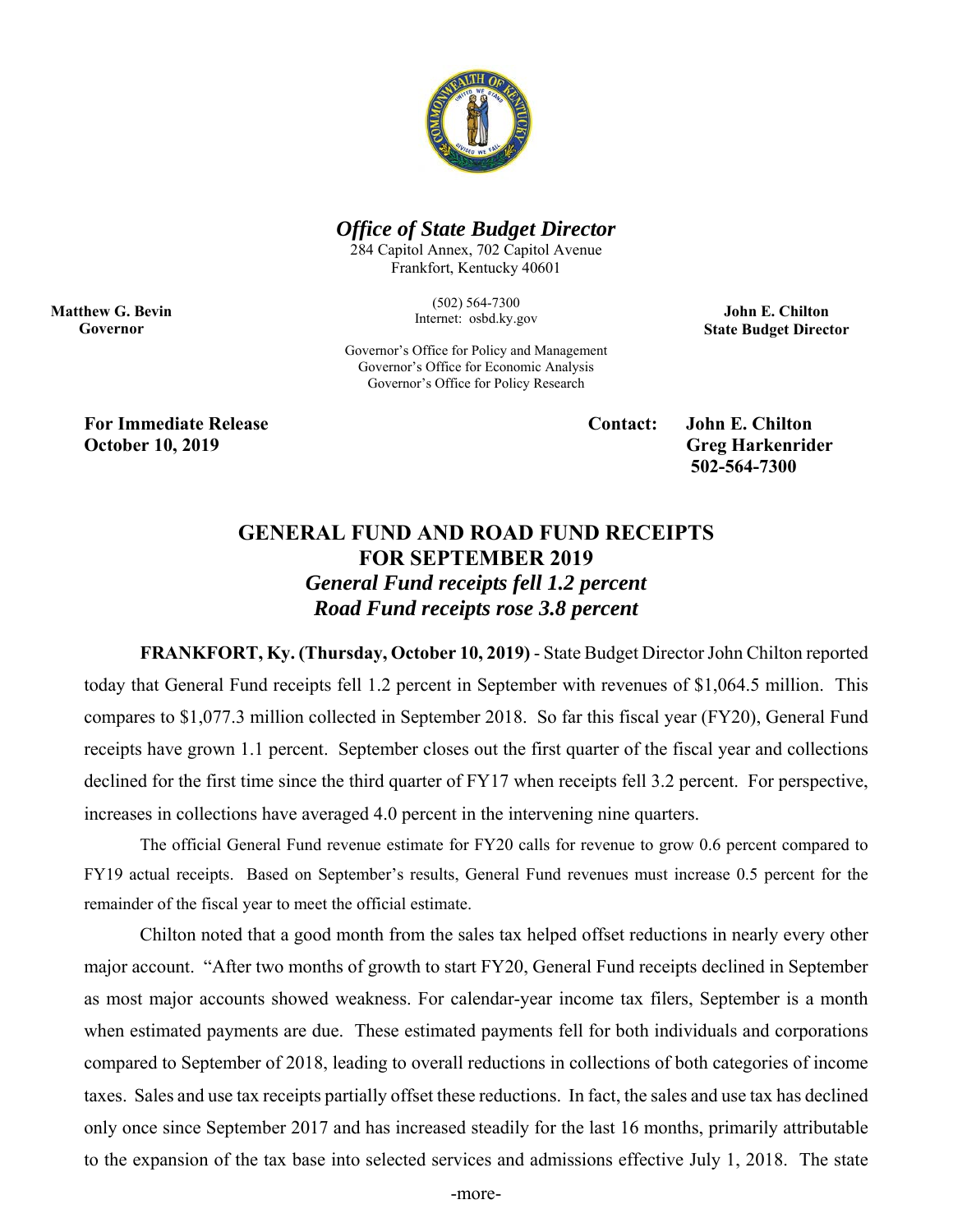Consensus Forecasting Group will deliberate on the latest economic and revenue data when it convenes later in October to issue preliminary revenue estimates that will be used for budget purposes in the upcoming biennium."

Among the major accounts:

- Individual income taxes fell 0.1 percent in September as a gain in withholding nearly offset declines in net returns and declarations. Year-to-date collections in this account have grown 1.6 percent.
- Sales tax revenues grew 6.2 percent in September as the effects of legislation continue to be felt. Collections have increased 7.8 percent in the first three months of the year.
- Corporation income tax and LLET tax receipts fell 6.0 percent for the month and have declined 10.5 percent in the first quarter of the fiscal year. The impact of legislative action can also be seen in this account as the estimated impact for FY20 is a reduction of \$75 million in tax receipts.
- Cigarette taxes declined 10.6 percent in September but are still up 0.1 percent for the first three months of the fiscal year.
- Property taxes grew 0.8 percent in September but are down 9.8 percent for the year.
- Coal severance tax receipts fell 5.1 percent for the month. Year-to-date collections are down 11.9 percent.
- Lottery revenues rose 2.6 percent in September and are up 3.5 percent for the year.

Road Fund receipts grew 3.8 percent in September with collections of \$131.1 million. Year-todate collections have grown 1.1 percent compared to last year's total. The official Road Fund revenue estimate calls for a 3.6 percent decrease in receipts for the entire fiscal year (FY20). Based on year-todate collections, revenues can fall 5.2 percent for the remainder of the fiscal year and still meet the estimate.

Among the accounts:

- Motor fuels receipts rose 0.8 percent in September and have grown 0.8 percent for the year.
- Motor vehicle usage collections rose 6.5 percent for the month. Year-to-date collections are up 5.9 percent. The usage tax is essentially a sales tax that applies commensurate with the purchase of new or used autos and trucks.
- License and privilege taxes grew 1.9 percent in September. For the first three months of the fiscal year, receipts have declined 11.6 percent.
- Nontax receipts increased \$700,000 in September and have grown 9.6 percent for the year.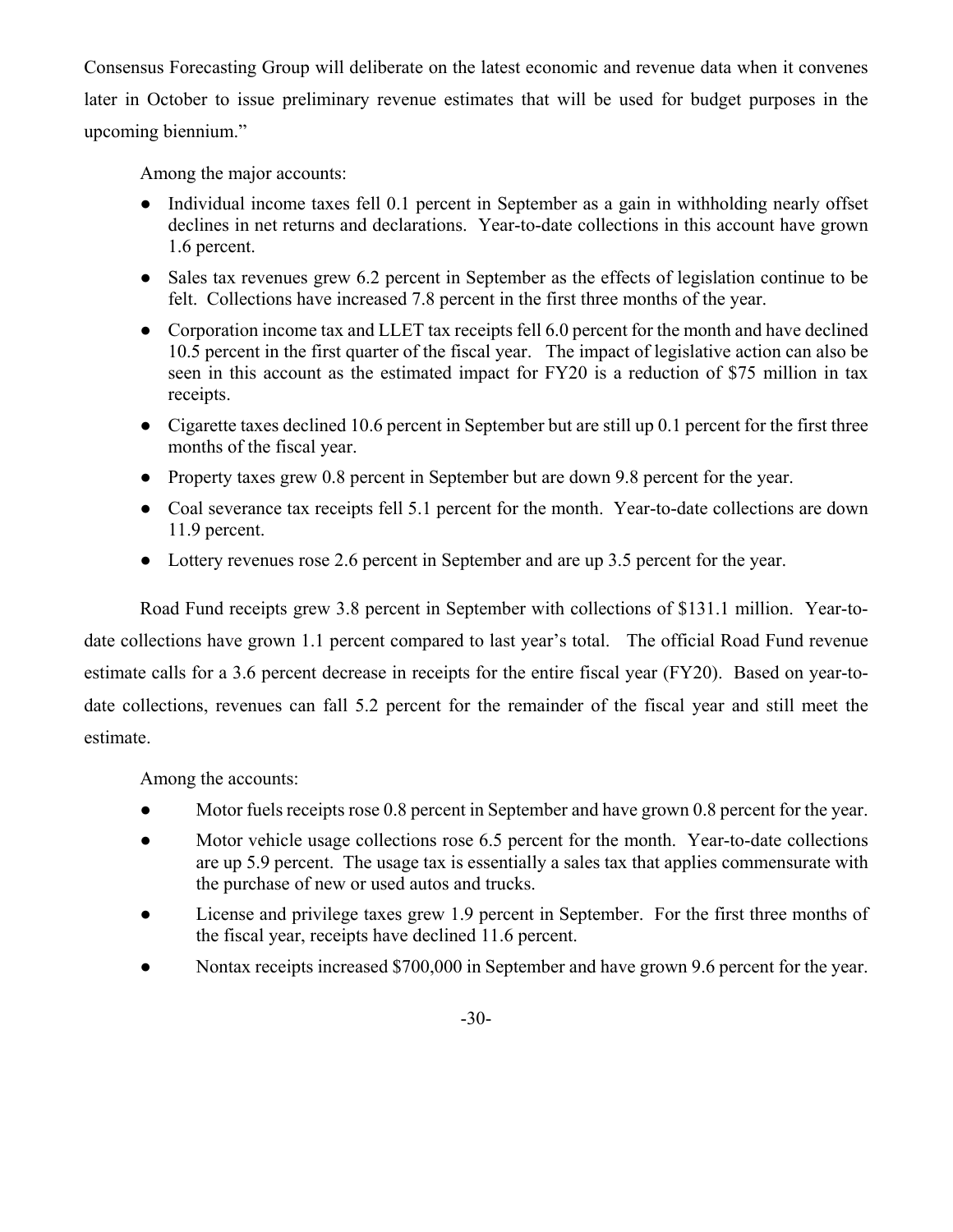## KENTUCKY STATE GOVERNMENT REVENUE 1. GENERAL FUND REVENUE

|                                                 | <b>SEPTEMBER</b><br><b>SEPTEMBER</b><br>2019 |                        |                  | <b>JULY THROUGH SEPTEMBER</b><br>FY 2020<br>FY 2019 |                          |                  |
|-------------------------------------------------|----------------------------------------------|------------------------|------------------|-----------------------------------------------------|--------------------------|------------------|
|                                                 |                                              | 2018                   | % Change         |                                                     |                          | % Change         |
| <b>TOTAL GENERAL FUND</b>                       | \$1,064,518,241                              | \$1,077,336,105        | $-1.2%$          | \$2,697,336,996                                     | \$2,667,429,897          | 1.1%             |
| <b>Tax Receipts</b>                             | \$1,041,211,340                              | \$1,050,231,451        | $-0.9%$          | \$2,619,085,190                                     | \$2,588,126,004          | 1.2%             |
| Sales and Gross Receipts                        | \$409,427,994                                | \$406,605,321          | 0.7%             | \$1,227,829,767                                     | \$1,179,620,655          | 4.1%             |
| <b>Beer Consumption</b>                         | 391,649                                      | 614,150                | $-36.2%$         | 1,614,672                                           | 1,745,641                | $-7.5%$          |
| Beer Wholesale                                  | 4,407,863                                    | 5,681,680              | $-22.4%$         | 16,872,300                                          | 16,286,176               | 3.6%             |
| Cigarette                                       | 28,875,167                                   | 32,298,512             | $-10.6%$         | 90,854,388                                          | 90,764,122               | 0.1%             |
| <b>Distilled Spirits Case Sales</b>             | 6,814                                        | 7,491                  | $-9.0%$          | 36,785                                              | 33,745                   | 9.0%             |
| <b>Distilled Spirits Consumption</b>            | 659,877                                      | 1,253,284              | $-47.3%$         | 3,322,337                                           | 3.664.372                | $-9.3%$          |
| <b>Distilled Spirits Wholesale</b>              | 2,310,978                                    | 3,809,527              | $-39.3%$         | 10,967,067                                          | 11,605,781               | $-5.5%$          |
| <b>Insurance Premium</b>                        | 21,122,826                                   | 28,523,895             | $-25.9%$         | 22,879,911                                          | 30,114,759               | $-24.0%$         |
| Pari-Mutuel                                     | 1,466,672                                    | 417,072                | 251.7%           | 3,599,876                                           | 1,486,032                | 142.2%           |
| Race Track Admission                            | 0                                            | 0                      | $---$            | 80,510                                              | 86,338                   | $-6.8%$          |
| Sales and Use                                   | 341,568,877                                  | 321,742,093            | 6.2%             | 1,053,250,090                                       | 977,331,613              | 7.8%             |
| Wine Consumption                                | 166,293                                      | 293,116                | $-43.3%$         | 652,372                                             | 769,553                  | $-15.2%$         |
| Wine Wholesale<br><b>Telecommunications Tax</b> | 835,423                                      | 1,458,418              | $-42.7%$         | 3,503,795                                           | 4,049,866                | $-13.5%$<br>1.0% |
| <b>Other Tobacco Products</b>                   | 5,730,175<br>1,879,236                       | 4,461,174<br>2,039,725 | 28.4%<br>$-7.9%$ | 14,546,019<br>5,624,869                             | 14,403,829<br>6,119,283  | $-8.1%$          |
| Floor Stock Tax                                 | 6,144                                        | 4,005,185              | -99.8%           | 24,776                                              | 21,159,545               | $-99.9%$         |
|                                                 |                                              |                        |                  |                                                     |                          |                  |
| License and Privilege                           | \$295,486                                    | \$182,900              | 61.6%            | \$217,906                                           | (\$341,732)              |                  |
| Alc. Bev. License Suspensior                    | 34,250                                       | 48,750                 | $-29.7%$         | 88,000                                              | 111,250                  | $-20.9%$         |
| <b>Corporation License</b>                      | 349                                          | 43,752                 | $-99.2%$         | 942                                                 | 44,657                   | $-97.9%$         |
| Corporation Organization                        | 2,320                                        | 9,505                  | $-75.6%$         | 27,435                                              | 9,505                    | 188.6%           |
| <b>Occupational Licenses</b>                    | 8,880                                        | 13,852                 | $-35.9%$         | 35,686                                              | 31,020                   | 15.0%            |
| Race Track License                              | 0                                            | 0                      | ---              | 95,000                                              | 95,000                   | 0.0%             |
| <b>Bank Franchise Tax</b>                       | 173,543                                      | 12,836                 | 1252.0%          | (197, 943)                                          | (805, 226)               |                  |
| <b>Driver License Fees</b>                      | 76,144                                       | 54,205                 | 40.5%            | 168,786                                             | 172,062                  | $-1.9%$          |
| <b>Natural Resources</b>                        | \$8,998,935                                  | \$10,062,791           | $-10.6%$         | \$26,157,904                                        | \$29,258,307             | $-10.6%$         |
| Coal Severance                                  | 6,645,689                                    | 7,003,868              | $-5.1%$          | 17,571,676                                          | 19,954,372               | $-11.9%$         |
| Oil Production                                  | 391,009                                      | 601,902                | $-35.0%$         | 1,436,630                                           | 1,727,422                | $-16.8%$         |
| <b>Minerals Severance</b>                       | 1,582,536                                    | 1,582,463              | 0.0%             | 5,636,844                                           | 5,004,077                | 12.6%            |
| <b>Natural Gas Severance</b>                    | 379,701                                      | 874,558                | $-56.6%$         | 1,512,754                                           | 2,572,435                | $-41.2%$         |
| Income                                          | \$599,153,158                                | \$609,048,236          | $-1.6%$          | \$1,308,225,391                                     | \$1,310,726,340          | $-0.2%$          |
| Corporation                                     | 117,621,589                                  | 120,218,664            | $-2.2%$          | 134,241,162                                         | 145,816,242              | $-7.9%$          |
| Individual                                      | 453,270,518                                  | 453,905,768            | $-0.1%$          | 1,133,970,486                                       | 1,115,938,449            | 1.6%             |
| <b>Limited Liability Entity</b>                 | 28,261,051                                   | 34,923,804             | $-19.1%$         | 40,013,743                                          | 48,971,649               | $-18.3%$         |
| Property                                        | \$18,709,284                                 | \$18,557,126           | 0.8%             | \$43,827,499                                        | \$48,573,747             | $-9.8%$          |
| <b>Building &amp; Loan Association</b>          | 0                                            | 0                      | $---$            | 46,771                                              | 257,579                  | $-81.8%$         |
| General - Real                                  | 16,000                                       | 11,053                 | 44.8%            | 73,130                                              | 54,344                   | 34.6%            |
| General - Tangible                              | 10,737,164                                   | 10,084,197             | 6.5%             | 33,018,120                                          | 32,831,714               | 0.6%             |
| Omitted & Delinquent                            | 2,942,171                                    | 3,478,387              | $-15.4%$         | 3,433,039                                           | 4,943,932                | $-30.6%$         |
| <b>Public Service</b>                           | 5,013,949                                    | 4,983,248              | 0.6%             | 7,256,726                                           | 10,481,690               | $-30.8%$         |
| Other                                           | 0                                            | 242                    | $-100.0%$        | (288)                                               | 4,488                    |                  |
| <b>Inheritance Tax</b>                          | \$2,329,740                                  | \$3,628,453            | $-35.8%$         | \$10,425,927                                        | \$13,594,894             | $-23.3%$         |
| Miscellaneous                                   | \$2,296,743                                  | \$2,146,623            | 7.0%             | \$2,400,797                                         |                          | $-64.1%$         |
| Legal Process                                   | 1,261,747                                    | 1,269,322              | $-0.6%$          | 3,297,440                                           | \$6,693,793<br>4,058,097 | $-18.7%$         |
|                                                 |                                              |                        |                  |                                                     |                          |                  |
| T. V. A. In Lieu Payments<br>Other              | 941,559<br>93,437                            | 877,300<br>0           | 7.3%<br>---      | (1, 175, 324)<br>278,681                            | 2,631,901<br>3,795       | 7243.4%          |
| <b>Nontax Receipts</b>                          | \$20,749,598                                 | \$26,719,866           | $-22.3%$         | \$76,167,351                                        | \$78,592,656             | $-3.1%$          |
| <b>Departmental Fees</b>                        | 1,448,877                                    | 2,073,492              | $-30.1%$         | 3,595,870                                           | 3,649,937                | $-1.5%$          |
| <b>PSC Assessment Fee</b>                       | 2,995                                        | 1,249,318              | $-99.8%$         | 13,014,402                                          | 15,689,168               | $-17.0%$         |
| <b>Fines &amp; Forfeitures</b>                  | 1,462,749                                    | 3,562,116              | $-58.9%$         | 4,360,041                                           | 6,394,100                | $-31.8%$         |
| Income on Investments                           | (916, 148)                                   | (728, 299)             | ---              | (1,831,789)                                         | (1,444,874)              |                  |
| Lottery                                         | 20,000,000                                   | 19,500,000             | 2.6%             | 58,500,000                                          | 56,500,000               | 3.5%             |
| Miscellaneous                                   | (1, 248, 875)                                | 1,063,238              |                  | (1,471,172)                                         | (2, 195, 674)            |                  |
| Redeposit of State Funds                        | \$2,557,303                                  | \$384,788              | 564.6%           | \$2,084,455                                         | \$711,236                | 193.1%           |